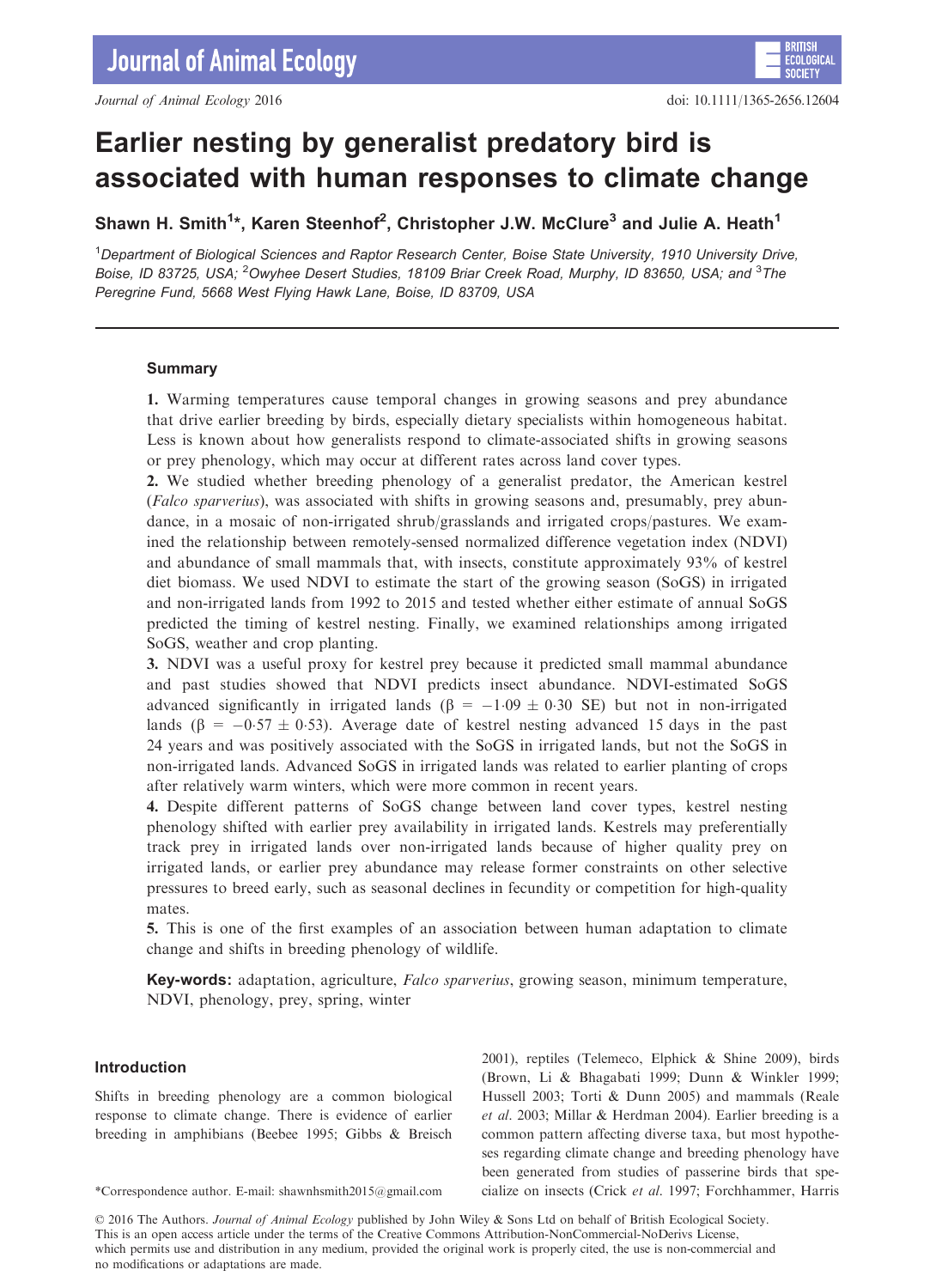& Stenseth 1998; Both et al. 2004; and others). In these systems, warming spring temperatures have affected plant phenology and insect emergence. Early peaks in prey abundance increase the selective pressure to nest earlier because birds benefit by timing their reproduction to coincide with periods of high food abundance (Lack 1954) and, for some species, breeding phenology has advanced (Crick et al. 1997; Dunn & Winkler 1999; Both & Visser 2005; Pearce-Higgins, Yalden & Whittingham 2005; Bauer et al. 2010).

The ability of primary productivity and prey phenology to drive change in avian breeding phenology is most likely to occur when birds specialize on relatively few prey species that exhibit synchronous, highly peaked abundance (van Noordwijk, McCleery & Perrins 1995), or when most of a bird's different prey species experience common phenology shifts (Dunn & Winkler 1999). The extent to which generalists or species that forage in mixed land cover types are affected by changes in primary productivity and prey abundance is unclear. Generalists may be less likely to advance their breeding phenology in response to one (or a few) prey species because they often forage on a variety of prey items with asynchronous abundance patterns (Both et al. 2010) or heterogeneous distributions. These species may have the potential to switch among possible prey items or change their distribution, whereas specialist species may be forced to adjust their breeding phenology to match the timing of their prey. Further, rates of change in primary productivity and prey abundance will vary with different plant species that require different numbers of growing degree days to germinate or flower. Species that live in a mosaic of vegetation types may experience different rates of phenological changes in prey abundance.

Phenology shifts may be further confounded by changes in human activities for species that nest in human-dominated landscapes (Plummer et al. 2015). In the Northern Hemisphere, growing seasons are lengthening and late frosts are occurring significantly earlier (Schwartz, Ahas & Aasa 2006). Farmers are adapting to these changes by planting crops earlier each year and introducing new cultivars, which has resulted in plants with higher biomass and increased yield (Kucharik 2006). Without these adaptations to climate change, crops such as maize may have experienced substantial losses in yield, but they have instead increased their overall yield (Liu et al. 2013). Changes in planting and growing degree days could result in accelerated changes in breeding phenology in human systems when compared to natural systems.

Unfortunately, it can be difficult to establish coupled phenology change without long-term studies on both predators and prey. In lieu of prey data, many studies have used remote sensing data to measure land cover characteristics that may act as a proxy for prey abundance (Pettorelli et al. 2005; Balbontín et al. 2009; Trierweiler et al. 2013; Cole et al. 2015; McKinnon, Stanley

& Stutchbury 2015). Specifically, the amount of infrared and visible red light absorbed or reflected back into space can be indexed by normalized difference vegetation index (NDVI) (Reed et al. 1994; Pettorelli et al. 2011). Growing, green vegetation has higher NDVI values than sparse, less photosynthetically active plants (Pettorelli et al. 2011). Seasonal changes in NDVI can be used to estimate the start of growing season (SoGS) and track the increase in vegetation greenness that may elicit a response from primary consumers like insects and small mammals (Reed et al. 1994). For example, Trierweiler et al. (2013) used NDVI as a proxy for grasshoppers and found that wintering Montagu's harriers (Circus pygargus) tracked grasshoppers across west Africa spatially and temporally. Cole et al. (2015) showed that NDVI predicted prey abundance for great tits (Parus major) and blue tits (*Cyanistes caeruleus*) and that reproductive phenology for both species could be predicted using NDVI.

American kestrels (Falco sparverius) are small falcons that feed primarily on small mammals, and insects, and occasionally on birds and reptiles (Smallwood & Bird 2002). Kestrels are secondary cavity nesters and use a variety of land cover types that include shrub and grasslands and agricultural and suburban areas (Bird & Palmer 1988). In south-western Idaho, for instance, American kestrel nesting territories often contain both sagebrush steppe and invasive grass lands and irrigated lands (e.g. crops, pastures, and lawns). For American kestrels in this region, the start of nesting (nest initiation) has advanced approximately 15 days between 1992 and 2015. Earlier nesting by American kestrels has been associated with warmer winter minimum temperatures, but not concomitant changes in spring temperatures (Heath, Steenhof & Foster 2012).

Here, we used prey surveys, remote sensing and data from 24 years of nest monitoring to evaluate whether advancing nest phenology of American kestrels living in heterogeneous landscapes is associated with changes in the timing of prey abundance and the onset of the growing season, and assess the potential influence of weather and human activities on changes in the start of the growing season. Several previous studies have shown that NDVI is a useful proxy for insect abundance (Lassau & Hochuli 2008; Jepsen et al. 2009; Deveson 2013; Lafage et al. 2014), but less is known about the relationship between NDVI and small mammals (Pettorelli et al. 2011). Therefore, we first verified that NDVI reliably predicted seasonal changes in small mammal abundance. Next, we used NDVI to estimate changes in the SoGS and, thus, seasonal changes in kestrel prey abundance from 1992 to 2015. Then, we evaluated the relationship between the changes in NDVIbased estimates of SoGS and nest initiation dates of American kestrels. Finally, we assessed the relationship between the SoGS in irrigated land cover with winter temperatures and the timing of crop planting by local farmers.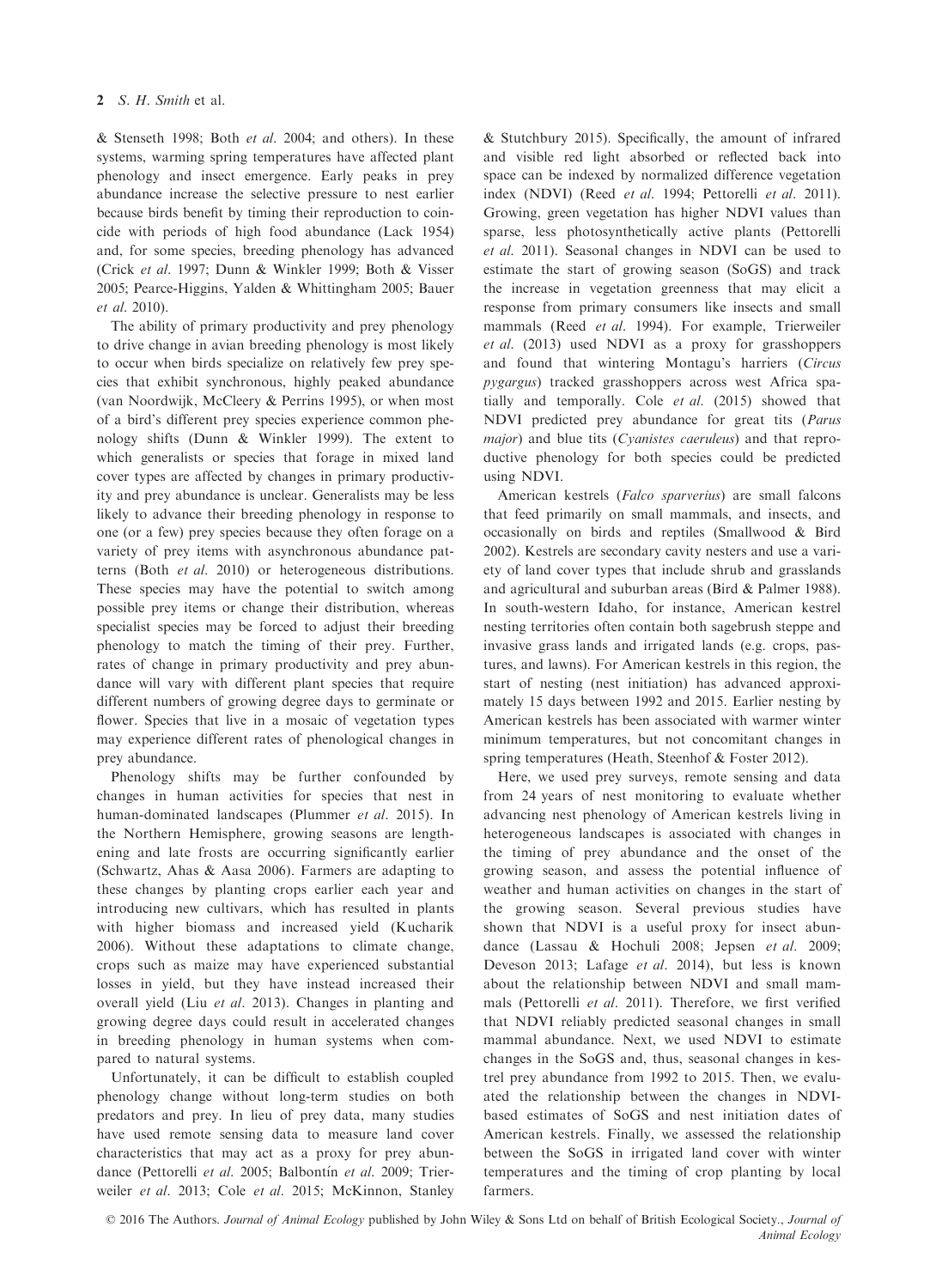# Materials and methods

#### study area and species

The south-western Idaho study area (43°N 116°W) included between 90 and 126 nest boxes available to kestrels depending on the year (Steenhof & Heath 2009). The nest boxes were placed on highway signs along Interstate 84, on trees in rural residential areas near Kuna, Idaho and on wooden poles throughout agricultural and exurban areas south of Boise and Meridian, Idaho. Kestrels also had the opportunity within our study area to nest in old trees and buildings as well as boxes erected by others. A 900 m radius around each nest box was considered a 'nesting territory' because it represented a confined location where kestrels nested and no more than one pair bred there at a time (Newton & Marquiss 1982; Steenhof & Heath 2013).

The study area was  $65 \times 22$  km and encompassed approximately  $1000 \text{ km}^2$  of open agricultural and sagebrush steppe land cover. The agricultural areas (referred to as irrigated land cover) primarily consisted of irrigated cropland where potatoes, barley, spring wheat, winter wheat, alfalfa and sugar beets were often planted. The sagebrush steppe (referred to as non-irrigated land cover) was primarily a mixture of sagebrush and invasive grasses. Most kestrel territories in our study area contained both irrigated and non-irrigated land covers. For example, 53 kestrel territories sampled within our study area contained an average of 59.4  $\pm$  32.4% irrigated and 39.8  $\pm$  32.4% non-irrigated land cover ( $\bar{x} \pm SD$ , Strasser & Heath 2013).

American kestrels in south-western Idaho have a relatively broad food-niche breadth, similar to other generalist predators (Marti et al. 1993). In the early 1990s, Marti et al. (1993) used prey remains and pellet analysis to study American kestrel diets and found that the majority of prey items were insects (68%) and mammals (27%). From 2012 to 2014, we used images from motion-activated cameras and observations to identify prey items American kestrels brought to their nestlings. Results from recent years were strikingly similar to Marti et al. (1993) with 64% of 488 prey items consisting of insects (Orthoptera and Coleoptera) and 29% small mammals (Microtus and Peromyscus). Approximately 80% of the diet biomass comes from mammals and approximately 13% comes from insects. The remaining 7% consists of birds, lizards and worms.

# ndvi

NDVI values were estimated using Landsat 5 and 8 images (U.S. Geological Survey,<http://earthexplorer.usgs.gov>) of the study area (path 42, row 30) taken every 16 days from 1992 to 2015 (except for January 2012–mid-April 2013 when the Landsat 5 satellite was down until Landsat 8 satellite started). All image files were calibrated in ENVI version 5.2 (Exelis Visual Information Solutions, Boulder, CO, USA) by calculating the radiance values and then calculating the top of atmospheric (TOA) reflectance values. Landsat 5 images were calibrated and TOA reflectance was determined using calculations described by Chander & Markham (2003) and Chander, Markham & Helder (2009). Landsat 8 images were calibrated and TOA reflectance was determined using the calculations described in the Landsat 8 (L8) Data Users Handbook (U.S. Geological Survey 2015). NDVI was calculated using the calibrated images and eqn 1 for Landsat 5 and eqn 2 for Landsat 8.

Landsat 5 NDVI: (Band  $4 -$  Band 3)/(Band  $4 +$  Band 3) eqn 1

Landsat 8 NDVI: (Band  $5 -$ Band 4)/(Band  $5 +$  Band 4) eqn 2

We selected 34 non-irrigated and 37 irrigated,  $80 \times 70$  m sites within our study area using ArcGIS 10.1 (Esri 2012, Redlands, CA, USA) for NDVI analysis. Small mammal surveys were conducted at 28 of these 71 sites. All sites were selected in a stratified random fashion from kestrel territories where no land-use change had occurred between 1992 and 2015 and were in close proximity to a kestrel nest box. The NDVI layers created in ENVI were loaded into ArcGIS 10.1 and maximum NDVI values were extracted for each site (Pettorelli et al. 2005; Bradley et al. 2007). All images were visually inspected for cloud cover and any images with greater than 25% cloud cover across the entire study area were excluded from analysis. Additionally, any individual  $80 \times 70$  m sites that were obscured by clouds were excluded from the analysis. Once maximum NDVI values for each site were extracted, all values were sorted and combined into two groups based on land cover type (irrigated or non-irrigated) within the  $80 \times 70$  m site. We created separate estimates for small mammal abundance and NDVI in irrigated and nonirrigated land covers because of differences in vegetation (Bradley et al. 2007). Seasonal trends in NDVI for the same  $80 \times 70$  m grid where small mammal surveys were conducted were compared for the seasonal trends in small mammal abundance for each of the 28 sites.

We used a combination of approaches to account for any missing NDVI values from cloud contamination or unavailable data. When missing two data points or less, linear interpolation was used to fill the missing data. When three or more consecutive data points were missing, the values from a third-order harmonic regression analysis that was trained by the year before and the year after were used (Brooks et al. 2012). At times the third-order harmonic regression was influenced by large data gaps and would estimate erroneously high NDVI values. Annual curve values were not used if they were greater than adjacent known NDVI values because erroneous maximums could influence the estimated start of the growing season. In these cases, remaining data gaps were replaced by average date-specific values of NDVI from other years. Annual NDVI curves and three-day moving averages were plotted and the date at which the moving average intercepted the annual NDVI curve was considered the SoGS because this point signifies the date NDVI makes a sudden increase and because of photosynthetic activity (Reed et al. 1994).

#### prey surveys

Seasonal abundance of small mammals was assessed using presence/absence data collected from track plates enclosed in tubes modified from the design of Drennan, Beir & Dodd (1998), Glennon, Porter & Demers (2002) and Wiewel, Clark & Sovada (2007). The tubes were 30 cm long on top and 20 cm long on the bottom and were constructed of two halves of plastic rain gutter taped together on one side and held shut by one rubber band. This design allowed the track plates to be rainproof, light weight and easy to deploy (Drennan, Beir & Dodd 1998; Glennon, Porter & Demers 2002; Wiewel, Clark & Sovada 2007). The track plates were 18 cm long aluminium flashing placed on the bottom of the tube and held in place by Velcro. Each end of the track plate was covered by a felt pad that was coated in ink, a 1 : 1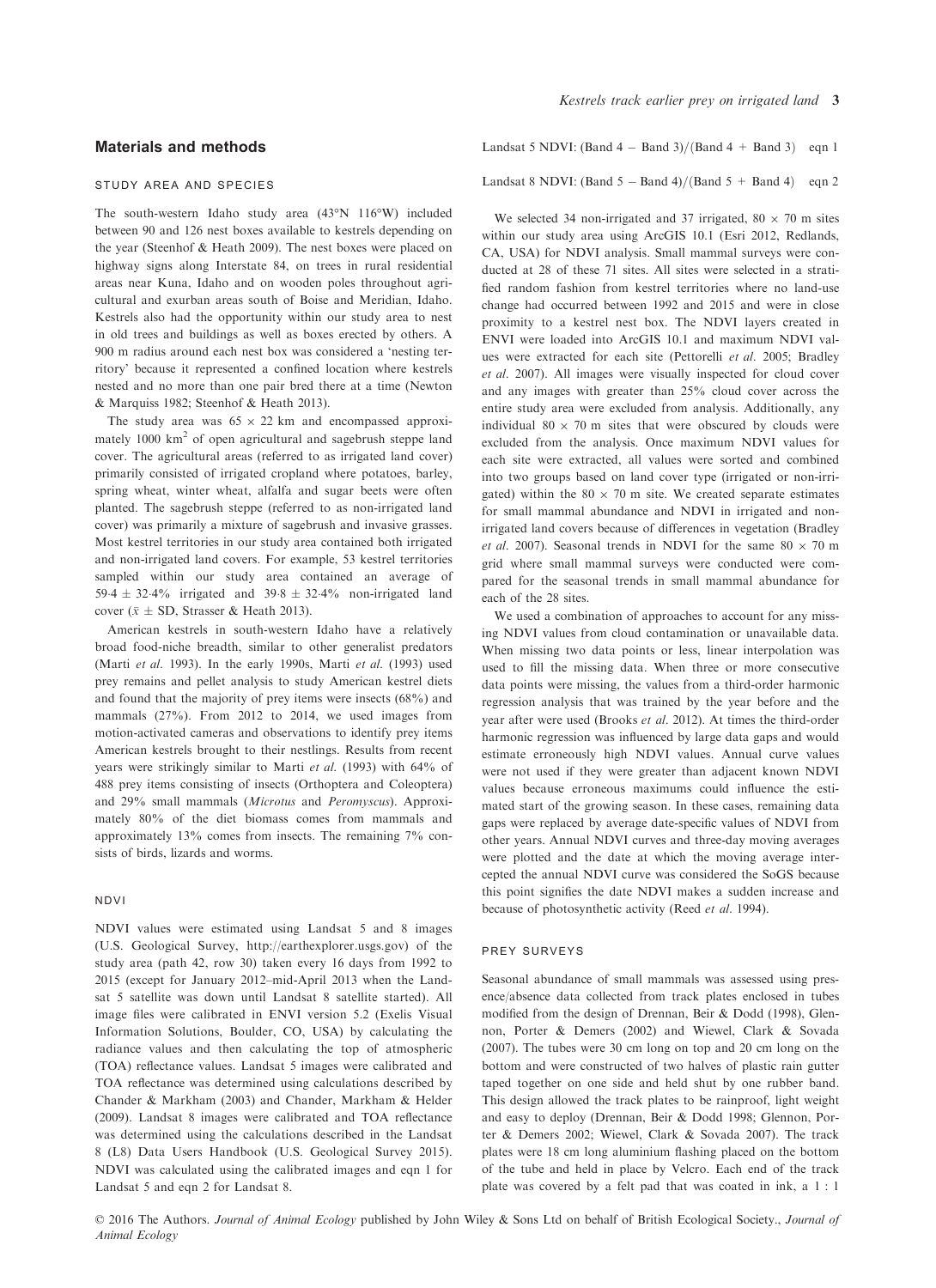# 4 S. H. Smith et al.

mixture of lamp black (Daniel Smith, Inc., Seattle, WA, USA) and paraffin oil (STE Oil Company, Inc., San Marcos, TX, USA). A piece of white paper between each felt pad recorded footprints. Traps were baited with a small amount of peanut butter along the top half of the track plate tube. Traps were secured in place by two tent stakes.

Small mammals were sampled near 28 kestrel nest boxes in 2014. At each nest box, 20 track plates were placed in a  $5 \times 4$ rectangular trapping grid with 20 m between each track plate and all within 100 m of the nest box. Cover types were classified based on the vegetation present where small mammals were sampled regardless of cover type in the territory surrounding the nest box. Ten track plate plots were in irrigated land cover and 18 were in non-irrigated land cover. Track plates were deployed at each nest box site for three consecutive days each month from March through July. Trapping order was selected in a stratified random fashion so that the sites sampled last during a previous month were not the first sampled the next month, and sites were not trapped in the same order each month. Track plates were checked once per day during which time tracks were recorded as present or absent. If tracks were present the paper was replaced, the location of trap was recorded, and bait was reapplied.

Animal tracks were identified using Murie & Elbroch (2005) and, at some trap sites, motion-activated trail cameras (Bushnell HD Trophy Cameras, Overland Park, KS, USA). We used trail cameras placed near several track plates within different kestrel territories to obtain visual confirmation of the identity of small mammals visiting traps. Ultimately tracks were classified as being from mountain cottontail (Sylvilagus nuttallii), ground squirrel (Urocitellus sp.) or small mammal, which typically were either deer mice (Peromyscus maniculatus) or voles (Microtis sp.). Voles and deer mice were grouped together because their footprints were of similar size and both were important kestrel prey.

# breeding phenology

From 1992 to 2015, except for 2007, American kestrels nesting in boxes in south-western Idaho were monitored (Steenhof & Heath 2009; Steenhof & Peterson 2009). Prior to the nesting season each year, nest boxes were cleaned and lined with pine shavings. Beginning in early March, boxes were visited every 7–21 days to determine kestrel occupancy and clutch size. The mean nest discovery dates (average date when eggs were first discovered in a nest, regardless of number of eggs) each year were used as an index of annual timing of kestrel nesting. Nest discovery dates correlated well with hatching dates, as nests discovered early hatched early (Pearson correlations analysis:  $r = 0.89$ ,  $n = 577$ ,  $P < 0.001$ ), so we considered them to be a reliable index of clutch initiation date (Steenhof & Heath 2009). Nest discovery dates for the years 1992 to 2015 ranged from 14 March to 12 July and averaged 26 April. All methods and protocols described above were approved by the Boise State University IACUC review board (IACUC Approval Numbers 006-AC14-005, 006-01-006, and 006-05-004) and conducted under scientific permits issued to K. Steenhof or J. Heath from state and federal authorities.

# crop planting and weather

We obtained Idaho Crop Progress and Condition reports for our study area from the USDA National Agricultural Statistics Service [\(https://www.nass.usda.gov\)](https://www.nass.usda.gov) to evaluate whether the timing of crop planting has changed over the study period. These reports give the percentage of land that has been planted for each crop by the report date, but they do not contain the date of first planting. We assumed that an increase in the percentage of planted land by the first annual report represented earlier planting rather than a faster rate of planting (i.e. the start of planting remained constant). This assumption was verified by comparing the percentage of planted land with the SoGS estimated by NDVI for each year. Planting patterns for barley, potatoes, spring wheat and sugar beets were examined for years 1992 to 2013. The USDA did not report district-specific data and transitioned to statewide data in 2014 so years 2014 and 2015 were excluded from our analysis.

We used daily winter minimum temperature anomaly data from the Global Historical Climatology Network gridded data set (HadGHCND, [www.ncdc.noaa.gov/oa/climate/ghcn-daily](http://www.ncdc.noaa.gov/oa/climate/ghcn-daily)) station nearest the study area (station 1295) to examine the potential effect of winter temperature change on crop planting dates from 1992 to 2013 (see Heath, Steenhof & Foster 2012). Winter months were November through February (Heath, Steenhof & Foster 2012). Daily anomalies were the difference of each daily minimum temperature from a daily 'base value' (Caeser, Alexander & Vose 2006). Daily 'base' minimum temperatures were calculated from the climate station's minimum temperature records for 1961–1990 using a five-day window centred on each day (Caeser, Alexander & Vose 2006).

# statistical analyses

The hypothesis that NDVI reliably predicted small mammal abundance was tested using generalized linear mixed-effects models with binomial distributions and logit links (i.e. mixed logistic regression, Zuur et al. 2009). We analysed data from irrigated and non-irrigated sites separately. The response variable was the presence (1) or absence (0) of small mammals (i.e. mice and voles) at each track plate during each trapping occasion. Our small mammal index was therefore the probability that a track plate had a positive detection of small mammals during a given trapping occasion. Each model included a fixed effect of NDVI and random effects that controlled for the repeated sampling of track plates and their nested nature within kestrel territories. Also, the seasonal peak in the small mammal index was estimated using mixed logistic regression models with a quadratic effect of ordinal date and the same random effects as the NDVI models. Seasonal changes in NDVI were examined at the territory scale using linear models with quadratic effects of ordinal date. Ordinal dates were z-transformed to aid in statistical convergence (Steen *et al.* 2012). We used the method described by Nakagawa & Schielzeth (2013) and the R (R Core Team 2015) package MuMIn (Barton 2016) to calculate  $R^2$  values for mixed models. All mixed models were built using the package lme4 (Bates et al. 2014) in R (R Core Team 2015).

We examined the potential relationship between mean nest discovery date and SoGS for irrigated and non-irrigated land covers using a linear model. We did not separate nest discovery dates based on land cover type as with small mammal and NDVI analyses because kestrels had access to both land covers surrounding their nest box. We examined seasonal changes in maximum NDVI values for 2014 separately for irrigated and non-irrigated land covers using linear models with ordinal date and ordinal date-squared as predictors. We assessed potential trends in the annual SoGS for irrigated and non-irrigated land covers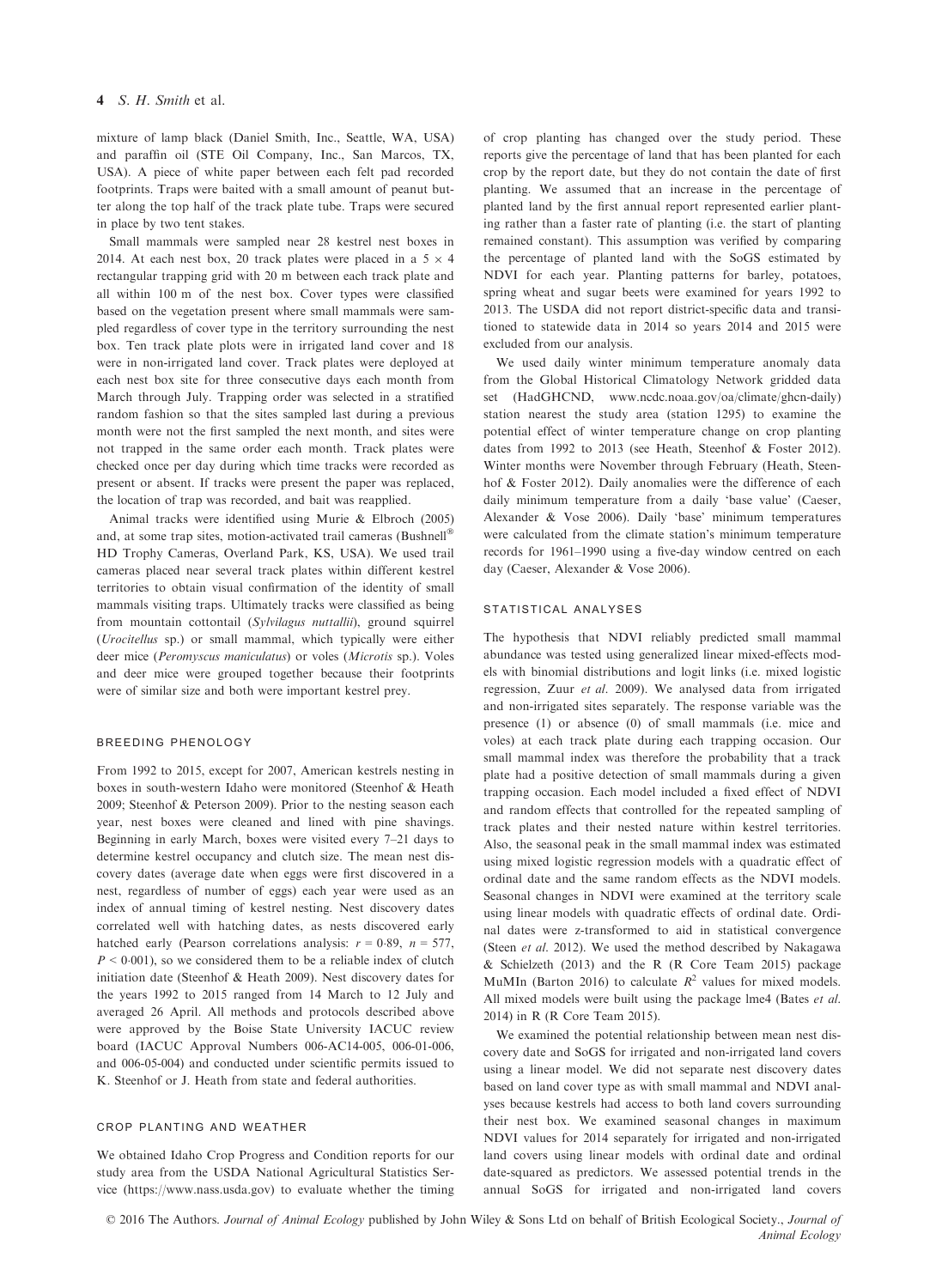separately using linear models. Annual trends in kestrel breeding phenology were examined using linear models with average nest discovery date as the dependent variable and year as the independent variable.

We used linear models to determine whether the percentage of land planted with each crop was higher earlier in the year from 1992 to 2013. All crop types were combined within a single linear model and we used crop type, initial reporting date and year to examine whether the proportion of land planted at initial reporting had changed over time. The predictor variable winter temperature anomaly, instead of year, was used to examine whether the proportion of land planted with a crop depended on the preceding winter weather. Finally, we examined whether the proportion of land planted predicted SoGS from 1992 to 2013. All analyses were performed in R v. 3.1.1. Results are presented as  $\beta \pm SE$  throughout.

# **Results**

#### small mammal abundance and ndvi

We deployed a total of 8280 track plates from March to July and recorded 4949 (598%) track plates positive with small mammal foot prints, 3755 (759%) of which were deer mouse or vole. Both the NDVI and small mammal index showed similar patterns in seasonality with values peaking in May in non-irrigated areas and in July in irrigated areas (Fig. 1a and b). These seasonal patterns were statistically significant for the small mammal index on both irrigated ( $\beta_{\text{Date}} = 0.90 \pm 0.07$ ,  $P < 0.001$ ;  $\beta_{\text{Date}}^2 =$  $-0.28 \pm 0.07$ ,  $P < 0.001$ ,  $R^2 = 0.71$ ) and non-irrigated lands ( $\beta_{\text{Date}} = 0.10 \pm 0.03$ ,  $P = 0.003$ ;  $\beta_{\text{Date}}^2 = -0.38 \pm 0.03$ 0.04,  $P < 0.001$ ,  $R^2 = 0.33$ ) and for NDVI on irrigated  $(\beta_{\text{Date}} = 0.05 \pm 0.01, P < 0.001; \beta_{\text{Date}}^2 = -0.02 \pm <0.001, P < 0.001, R^2 = 0.63)$  and non-irrigated lands  $P < 0.001$ ,  $R^2 = 0.63$ ) and  $(\beta_{\text{Date}} = 0.01 \pm \langle 0.001, P \le 0.001; \beta_{\text{Date}}^2 = -0.02 \pm \langle 0.001, P \rangle)$  $P < 0.001$ ,  $R^2 = 0.54$ ). The small mammal index was therefore strongly correlated with NDVI in both irrigated  $(\beta = 15.88 \pm 1.20, P < 0.001, R^2 = 0.76)$  and non-irrigated areas  $(\beta = 18.07 \pm 1.93, P < 0.001, R^2 = 0.40,$ Fig. 1c). Therefore, we considered maximum NDVI values to be a predictor of seasonal small mammal abundance in both non-irrigated and irrigated land covers.

# YEARLY NDVI-ESTIMATED SOGS

Between 1992 and 2015, SoGS for irrigated and non-irrigated land covers ranged from 12 March to 29 April and from 4 February to 7 April, respectively (Fig. 2a). SoGS significantly advanced by  $26 \pm 14$  days from 1992 to 2015 in irrigated land cover  $(\beta = -1.09 \pm 0.30, P < 0.002,$  $R^2 = 0.38$ ), but not for non-irrigated land cover  $(\beta = -0.57 \pm 0.53, P = 0.30, R^2 = 0.05, Fig. 2a).$ 

#### breeding phenology

From 1992 to 2015, excluding 2007, there were 1069 kestrel nest discoveries ranging in date from 14 March to 9



Fig. 1. Relationships between NDVI, date and small mammal index. (a) Changes in maximum NDVI values from March to late July 2014 in irrigated and non-irrigated land covers in south-western Idaho. (b) Changes in the probability that a small mammal (Peromyscus or Microtus sp.) will walk over a track plate (small mammal index) from March to late July 2014 in south-western Idaho. (c) Relationship between the small mammal index and maximum index values from March to late July 2014 in southwestern Idaho. Shaded areas represent  $\pm$  SE. NDVI, normalized difference vegetation index.

July. The mean nest discovery dates ranged from 18 April to 11 May and showed a significant advancement of 15 days over 24 years  $(\beta = -0.61 \pm 0.12, P < 0.001,$  $R^2 = 0.55$ , Fig. 2b). Kestrel nest discovery dates were related to SoGS in irrigated land cover ( $\beta = 0.32 \pm 0.08$ ,  $P < 0.001$ ,  $R^2 = 0.43$ , Fig. 3a), but not the SoGS in nonirrigated land cover  $(\beta = 0.07 \pm 0.07, P < 0.32,$  $R^2 = 0.05$ , Fig. 3b).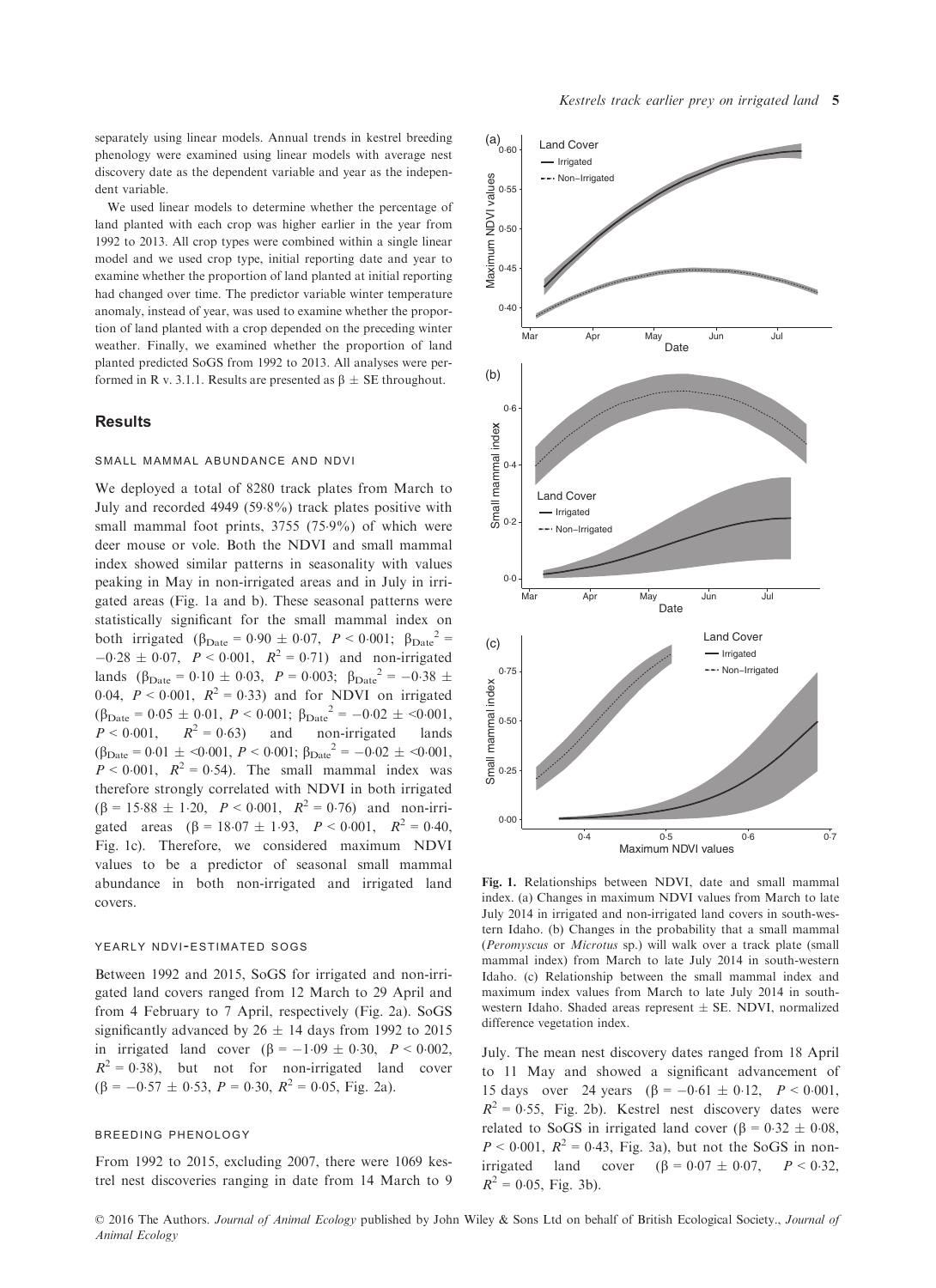

Fig. 2. Changes in growing seasons and American kestrel breeding phenology over time. (a) Relationship between start of growing season (SoGS) and year (excluding 2012) for irrigated (solid line) and non-irrigated (long dash line) land cover within the American kestrel study area, and (b) relationship between American kestrel mean nest discovery dates and year for 1992 to 2015 (excluding 2007) in south-western Idaho, USA. The SoGS has significantly advanced by 26 days in irrigated lands (triangles), but not non-irrigated lands (circles). American kestrel nest discovery dates have significantly advanced by 15 days. The solid and dotted lines represent the predicted relationship and the 95% confidence intervals, respectively.

## crop planting and weather

From 1992 to 2013, the percentage of each crop planted was higher on the first day of reporting when controlling for crop type and day of report  $(\beta = 0.87 \pm 0.39)$ ,  $P < 0.03$ ,  $R^2 = 0.52$ ). Warmer winter temperature anomalies resulted in a higher percentage of crops being planted on the first day of reporting the following spring  $(\beta = 6.59 \pm 2.41, P = 0.008, R^2 = 0.51)$ . As farmers planted their crops earlier in the year, the NDVI-estimated SoGS significantly advanced ( $\beta = -0.75 \pm 0.21$ ,  $P < 0.001$ ,  $R^2 = 0.55$ , Fig. 4). This suggests that farmers are having an impact on the SoGS in irrigated land cover by advancing the emergence of vegetation, and is consistent with NDVI-based SoGS for irrigated land cover.

# **Discussion**

Previous studies have shown positive relationships between NDVI and insect abundance. Here, we showed that seasonal changes in NDVI predicted seasonal changes in small mammal abundance. Because insects and small mammals

constituted 93% of the kestrel diet during our study, we considered NDVI-based estimates of growing season dates to be reliable indicators of the phenology of kestrel prey. NDVI patterns from 1992 to 2015 indicated that the SoGS has advanced in irrigated, but not non-irrigated, lands within our study area in south-western Idaho. American kestrel nest initiation was positively associated with the SoGS in irrigated lands, but not associated with the SoGS in non-irrigated lands. The SoGS in irrigated lands has advanced because farmers planted earlier after warmer winters, which have become more frequent on our study site (Heath, Steenhof & Foster 2012). To our knowledge, this is the first evidence of human adaptation to climate change affecting the breeding phenology of wildlife.

This study showed that generalist predators may advance nesting phenology in response to changes in prey, despite different rates of change within different types of land cover. Kestrels in our study area had access to both irrigated and non-irrigated land cover around their nest box, but shifts in kestrel phenology were only associated with SoGS in irrigated land cover. It is unclear why kestrels may track shifts in one land cover type and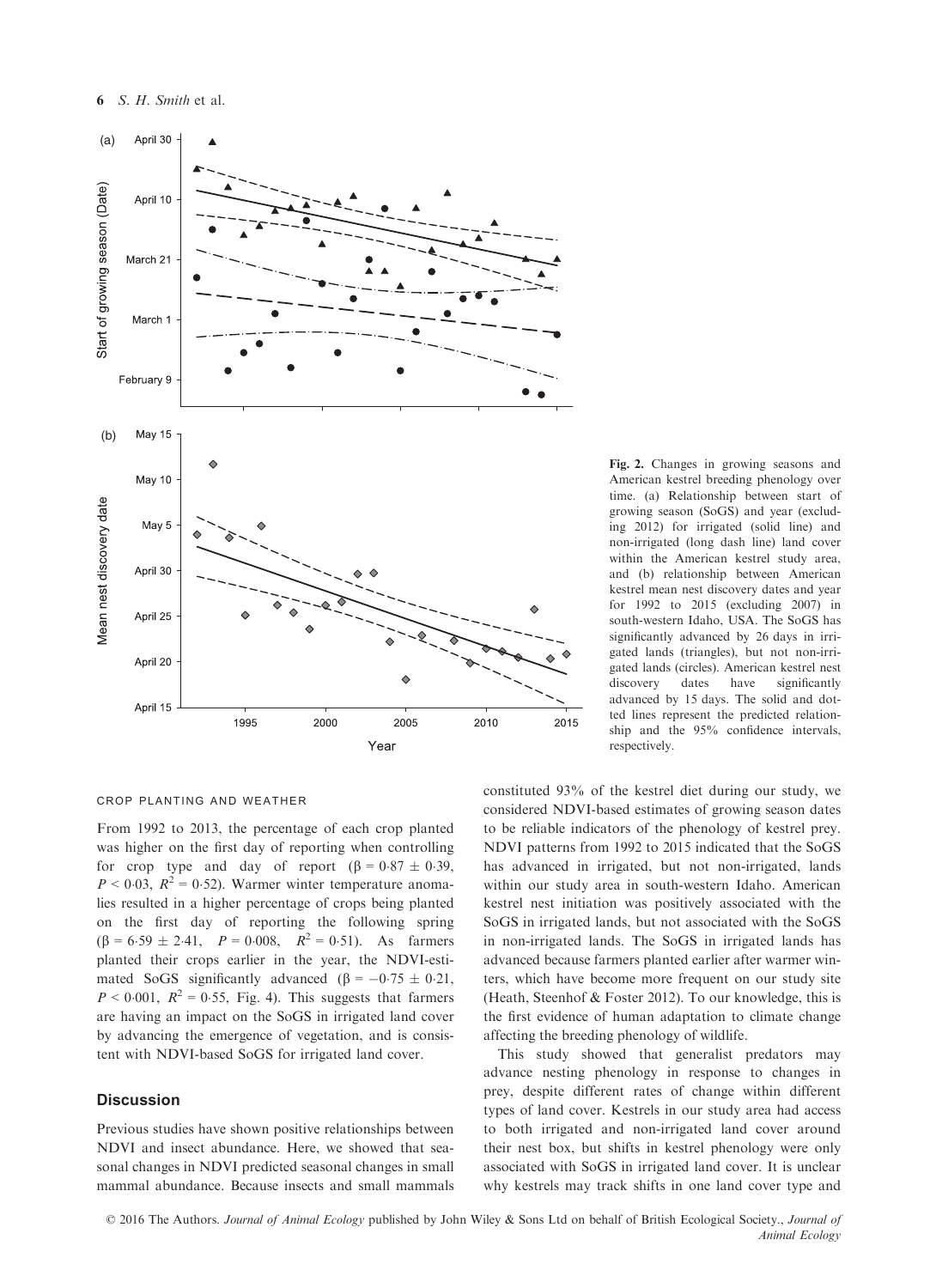

Fig. 3. Relationship (and 95% confidence intervals) between American kestrel mean nest discovery date and (a) the NDVI-estimated start of growing season (SoGS) in irrigated lands, and (b) NDVI-estimated SoGS in non-irrigated lands from 1992 to 2015 in south-western Idaho, USA. NDVI, normalized difference vegetation index.

not another. Animals may preferentially track shifts in prey if one class of prey is higher quality or quantity than another class of prey, but there is no evidence that kestrels choose to nest in one type of land cover preferentially over another (Strasser & Heath 2013) or that land cover determines diet quality (Sassani et al. 2016). Alternatively, shifts in prey may release former constraints on other selective pressures to breed early, such as seasonal declines in fecundity (Gienapp & Visser 2006) or competition for high-quality mates. Like many temperate birds species, American kestrels that breed earlier produce more recruits (Steenhof & Heath 2013) and have higher return rates (Steenhof & Heath 2009) than later breeding birds. Therefore, earlier SoGS in irrigated lands, and associated shifts in prey, may enable kestrels to nest earlier without consequences of nesting too early, before prey is abundant.

Although kestrel breeding phenology has advanced by 15 days since 1992, peaks in small mammal abundance in irrigated land cover have potentially advanced by 26 days

over the same time period. For most predators, there are fitness consequences associated with asynchrony between reproduction and peak food availability, creating a selective pressure to track shifts in prey (Reed, Jenouvrier & Visser 2013). However, access to prey in static non-irrigated systems may reduce the selective pressure to track changes on irrigated systems, resulting in differential rates of change between SoGS in irrigated lands and kestrels. For generalist species, or those feeding in heterogeneous habitats, mismatches between peaks of some prey in some areas are unlikely to have the same fitness consequences as mismatches for a specialist species (Visser & Both 2005) and so generalist consumers may not track shifts in primary productivity and prey as closely as specialists.

Because the SoGS in non-irrigated land cover starts earlier in the year than the SoGS in irrigated lands, the advancement of SoGS in irrigated lands increases the amount of overlap in growing seasons. The transition from a bimodal to unimodal growing seasons could result in a shorter period of relatively high prey availability.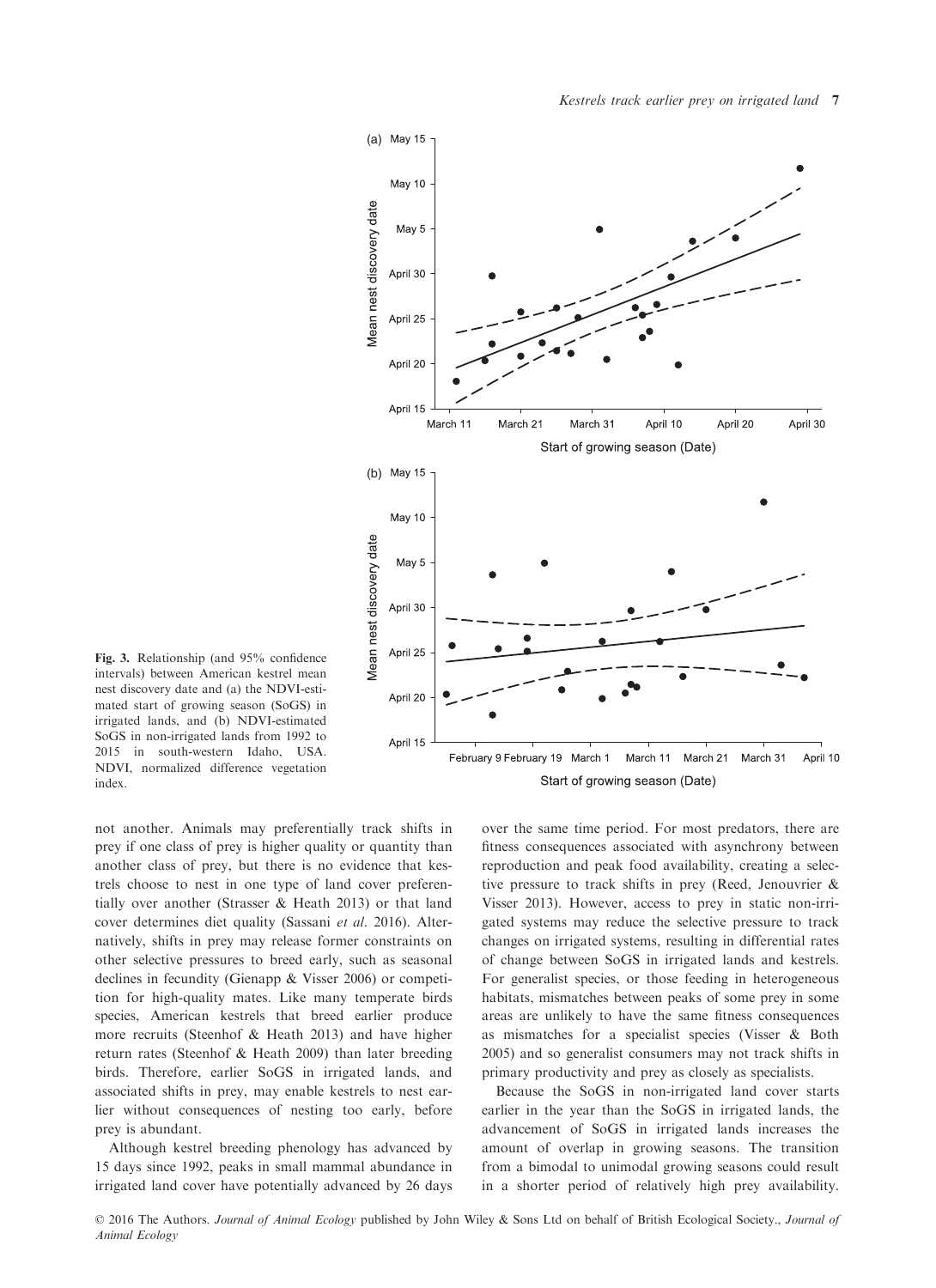

This could have consequences for birds that tend to nest later in the season. For our partial migrant population, later breeders tend to be migrants (Anderson et al. 2016) that may be limited in their ability to arrive earlier to the breeding site. However, there is strong evidence that American kestrels in western North America have shorter migration distances following warmer winters (Heath, Steenhof & Foster 2012) and wintering distributions are shifting north (Paprocki, Heath & Novak 2014), which would imply that kestrels may be responding to changes in climate throughout their annual cycle. Further, in recent years when the nests were the earliest ever discovered, several pairs of early nesting kestrels successfully produced two clutches of offspring (J. Heath, unpublished data). Successful double clutching had been very uncommon through most of our long-term study (Steenhof & Peterson 1997). Whether these trends continue, and how higher rates of reproduction affect kestrel survival, is unclear.

Previously, kestrel breeding phenology was described as correlated with winter minimum temperature anomalies and not spring temperature anomalies (Heath, Steenhof & Foster 2012). Advancement in kestrel breeding phenology was hypothesized to be the result of reduced overwintering and pre-breeding constraints from warmer winters and seasonal declines in local fitness (Heath, Steenhof & Foster 2012). By using NDVI data and focusing on the vegetation across our study area, we found that, although spring temperatures have not increased, the SoGS has advanced, likely owing to human response to climate change. This result highlights the need for direct and reliable indicators of environmental change. Earlier planting after warmer winters is consistent with other studies that have found significantly earlier growing seasons in croplands after warm winters (Linderholm 2006). Further, other studies of common agricultural species, such as European starlings (Sturnus vulgaris), have found breeding phenology to be associated with winter temperatures

Fig. 4. Relationship (and 95% confidence intervals) between start of growing season (SoGS) and residual percentage of planted land, when accounting for crop type and date of reporting, for 1992 to 2013 in south-western Idaho, USA. As the proportion of planted lands increased, the NDVI-estimated SoGS significantly advanced. NDVI, normalized difference vegetation index.

rather than spring temperatures (Williams et al. 2015). Given the number of wildlife species that depend on agricultural systems for portions of their annual life cycle, agricultural climate adaptations are likely to be a significantly driver of biological change. Further, human activities such as land-use change, recreation and urbanization, which may not be climate adaptive, can act with climate change to affect species distributions, abundance and phenology (Pautasso 2012). Eurasian blackcaps (Sylvia atricapilla), for example, have altered wintering behaviour and migration strategies as a result of warmer winters and backyard bird feeding (Plummer et al. 2015).

This study demonstrates the multitude of factors that have potential to contribute to changes in reproductive phenology of individual species and in broader biological systems. As human systems begin to shift in response to climate change, understanding the relationships between alterations in either or both climate and human activity will become increasingly important. This study also demonstrates the importance of considering full annual cycles (Balbontín et al. 2009; Williams et al. 2015 & Sicurella et al. 2016) when discussing climate change, as winter, not spring, temperatures predict the timing of the SoGS, especially in agricultural systems (Smith 2016).

#### Acknowledgements

We would like to thank Dr. E. Brooks for providing the R script that made it possible to run the harmonics analysis and for his helpful insights into analysing NDVI data. We thank Dr. N. Glenn for her advice on calibrating NDVI data. This research would not have been possible without an extensive field crew and special thanks go to Liz Urban, Michael Henderson, Schelby Rosebrook, Lauren Kruger, Erin Strasser, Alexandra Anderson, Terra Glesson and Cassi Smith for their long hours in the field. We would like to thank Dr. J. R. Belthoff and two anonymous reviewers for thoughtful comments on earlier drafts. We thank The Peregrine Fund's Research Library for help in obtaining literature. We appreciate the landowners who allowed us to trap small mammals and access the nest boxes on their properties. This research was supported by an awards from the National Science Foundation (DEB 1145552 and DBI 1263167), the National Science Foundation Idaho EPSCoR REU Program (EPS-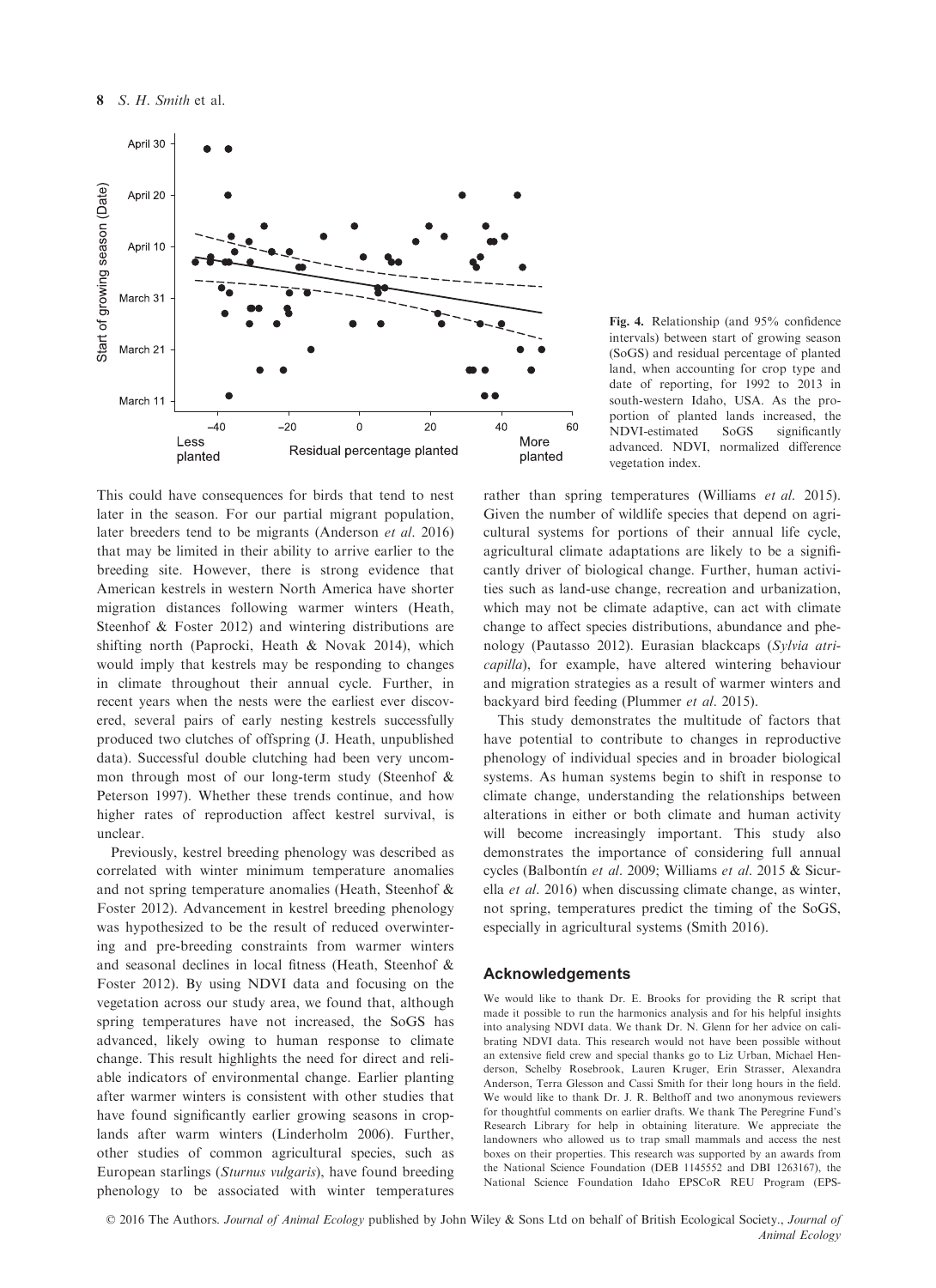## Data accessibility

The data are available from<http://doi.org/10.18122/B2PC78> (Smith et al. 2016).

## **References**

- Anderson, A.M., Novak, S.J., Smith, J.F., Steenhof, K. & Heath, J.A. (2016) Nesting phenology, mate choice, and genetic divergence within a partially migratory population of American Kestrels. The Auk, 133, 99–109.
- Balbontín, J., Møller, A.P., Hermosell, I.G., Marzal, A., Reviriego, M. & de Lope, F. (2009) Individual responses in spring arrival date to ecological conditions during winter and migration in a migratory bird. Journal of Animal Ecology, 78, 981–989.
- Barton, K. (2016) MuMIn: Multi-model inference. R package version 1.15.6. [http://R-Forge.R-project.org/projects/mumin.](http://R-Forge.R-project.org/projects/mumin)
- Bates, D., Maechler, M., Bolker, B. & Walker, S. (2014) lme4: Linear mixed-effects models using S4 classes. R package version 1.1-7. [http://](http://CRAN.R-project.org/package=lme4) [CRAN.R-project.org/package=lme4.](http://CRAN.R-project.org/package=lme4)
- Bauer, Z., Trnka, M., Bauerova, J., Mozny, M., Stepanek, P., Bartosova, L. & Zalud, Z. (2010) Changing climate and the phenological response of Great Tit and Collared Flycatcher populations in floodplain forest ecosystems in Central Europe. International Journal of Biometeorology,
- 54, 99–111.<br>ebee TIC Beebee, T.J.C. (1995) Amphibian breeding and climate. Nature, 374, 219–220.<br>Bird, D.M., & Palmer, B.S. (1988), American kestral, Handbook of North
- Bird, D.M. & Palmer, R.S. (1988) American kestrel. Handbook of North American Birds. Vol 5: Diurnal Raptors (ed. R.S. Palmer), pp. 253–290. Yale University Press, New Haven, CT, USA.
- Both, C. & Visser, M.E. (2005) The effect of climate change on the correlation between avian life-history traits. Global Change Biology, 11, 1606–1613.
- Both, C., Artemyev, A.V., Blaauw, B. et al. (2004) Large-scale geographical variation confirms that climate change causes birds to lay earlier. Proceedings of the Royal Society B-Biological Sciences, 271, 1657–1662.
- Both, C., Van Turnhout, C.A.M., Bijlsma, R.G., Siepel, H., Van Strien, A.J. & Foppen, R.P.B. (2010) Avian population consequences of climate change are most severe for long-distance migrants in seasonal habitats. Proceedings of the Royal Society B, 277, 1259-1266.
- Bradley, B.A., Jacob, R.W., Hermance, J.F. & Mustard, J.F. (2007) A curve fitting procedure to derive inter-annual phenologies from time series of noisy satellite NDVI data. Remote Sensing of Environment, 106. 137–145.
- Brooks, E.B., Thomas, V.A., Wynne, R.H. & Coulston, J.W. (2012) Fitting the multitemporal curve: a Fourier series approach to the missing data problem in remote sensing analysis. IEEE Transactions on Geoscience and Remote Sensing, 50, 3340–3353.
- Brown, J.L., Li, S.H. & Bhagabati, N. (1999) Long-term trend toward earlier breeding in an American bird: a response to global warming? Proceedings of the National Academy of Sciences of the United States of America, 96, 5565–5569.
- Caeser, J., Alexander, L. & Vose, R. (2006) Large-scale changes in observed daily maximum and minimum temperatures: creation and analysis of a new gridded date set. Journal of Geophysical Research, 111, 1–10.
- Chander, G. & Markham, B.L. (2003) Revised Landsat-5 TM radiometric calibration procedures, and post-calibration dynamic ranges. IEEE Transactions on Geosciences and Remote Sensing, 41, 2674–2677.
- Chander, G., Markham, B.L. & Helder, D.L. (2009) Summary of current radiometric calibration coefficients for Landsat MSS, TM, ETM+, and EO-1 ALI sensors. Remote Sensing Environment, 113, 893–903.
- Cole, E.F., Long, P.R., Zelazowski, P., Szulkin, M. & Sheldon, B.C. (2015) Predicting bird phenology from space: satellite-derived vegetation green-up signal uncovers spatial variation in phonological synchrony between birds and their environment. Ecology and Evolution, 5, 5057– 5074.
- Crick, H.Q.P., Dudley, C., Glue, D.E. & Thomson, D.L. (1997) UK birds are laying eggs earlier. Nature, 388, 526.
- Deveson, E.D. (2013) Satellite normalized difference vegetation index data used in managing Australian plague locusts. Journal of Applied Remote
- Sensing, 7, 20. Drennan, J.E., Beir, P. & Dodd, N.L. (1998) Use of track stations to index abundance of Sciurids. American Society of Mammalogists, 79, 352–359.
- Dunn, P.O. & Winkler, D.W. (1999) Climate change has affected the breeding date of tree swallows throughout North America. Proceedings of the Royal Society of London Series B-Biological Sciences, 266, 2487–2490.
- Forchhammer, M.C., Harris, M.P. & Stenseth, N.C. (1998) Breeding phenology and climate. Nature, 391, 29–30.
- Gibbs, J.P. & Breisch, A.R. (2001) Climate warming and calling phenology of frogs near Ithaca, New York, 1900-1999. Conservation Biology,
- 15, 1175–1178. Gienapp, P. & Visser, M.E. (2006) Possible fitness consequences of experimentally advanced laying dates in great tits: differences between populations in different habitats. Functional Ecology, 20, 180–185.
- Glennon, M.J., Porter, W.F. & Demers, C.L. (2002) An alternative field technique for estimating diversity of small-mammal populations. Journal of Mammalogy, 83, 732–742.
- Heath, J.A., Steenhof, K. & Foster, M.A. (2012) Shorter migration distances associated with higher winter temperatures suggest a mechanism for advancing nesting phenology of American kestrels Falco sparverius.
- Journal of Avian Biology, 43, 376–384.<br>Hussell, D.J.T. (2003) Climate change, spring temperatures, and timing of breeding of tree swallows (*Tachycineta bicolor*) in southern Ontario. *The*  $\frac{Auk}{}$  **120** 607–618
- Auk, 120, 607–618. Jepsen, J.U., Hagen, S.B., Hogda, K.A., Ims, R.A., Karlsen, S.R., Tommervik, H. & Yoccoz, N.G. (2009) Monitoring the spatio-temporal dynamics of geometrid moth outbreaks in birch forest using MODIS-NDVI data. Remote Sensing of Environment, 113, 1939–1947.
- Kucharik, C.J. (2006) A multidecadal trend of earlier corn planting in the central USA. Agronomy Journal, 98, 1544–1550.
- Lack, D. (1954) The Natural Regulation of Animal Numbers. Oxford University Press, London, UK.
- Lafage, D., Secondi, J., Georges, A., Bouzille, J.B. & Petillon, J. (2014) Satellite-derived vegetation indices as surrogate of species richness and abundance of ground beetles in temperate floodplains. Insect Conservation and Diversity, 7, 327–333.
- Lassau, S.A. & Hochuli, D.F. (2008) Testing predictions of beetle community patterns derived empirically using remote sensing. Diversity and Distributions, 14, 138–147.
- Linderholm, H.W. (2006) Growing season changes in the last century. Agricultural and Forest Meteorology, 137, 1–14.
- Liu, Z., Hubbard, K.G., Lin, X. & Yang, X. (2013) Negative effects of climate warming on maize yield are reversed by the changing of sowing date and cultivar selection in Northeast China. Global Change Biology, 19, 3481–3492.
- Marti, C.D., Steenhof, K., Kochert, M.N. & Marks, J.S. (1993) Community trophic structure: the roles of diet, body size, and activity time in vertebrate predators. Oikos, 67, 6–18.
- McKinnon, E.A., Stanley, C.Q. & Stutchbury, B.J.M. (2015) Cary-over effects of nonbreeding habitat on start-to-finish spring migration performance of a songbird. PLoS ONE, 10, 1-17.
- Millar, J.S. & Herdman, E.J. (2004) Climate change and the initiation of spring breeding by deer mice in the Kananaskis Valley, 1985–2003. Canadian Journal of Zoology, 82, 1444–1450.
- Murie, O.J. & Elbroch, M. (2005) The Peterson Guide to Animal Tracks, 3rd edn. Houghton Mifflin Company, New York, NY, USA.
- Nakagawa, S. & Schielzeth, H. (2013) A general and simple method for obtaining  $R^2$  from generalized linear mixed-effects models. Methods in Ecology and Evolution, 4, 133–142.
- Newton, I. & Marquiss, M. (1982) Fidelity to breeding area and mate in sparrowhawks Accipiter nisus. Journal of Animal Ecology, 52, 327-341.
- van Noordwijk, A.J., McCleery, R.H. & Perrins, C.M. (1995) Selection for the timing of great tit breeding in relation to caterpillar growth and temperature. Journal of Animal Ecology, 64, 451–458.
- Paprocki, N., Heath, J.A. & Novak, S.J. (2014) Regional distribution shifts help explain local changes in wintering raptor abundance: implications for interpreting population trends. PLoS ONE, 9, e86814. doi:[10.1371/journal.pone.0086814](http://dx.doi.org/10.1371/journal.pone.0086814).
- Pautasso, M. (2012) Observed impacts of climate change on terrestrial birds in Europe: an overview. Italian Journal of Zoology, 79, 296-314.
- Pearce-Higgins, J.W., Yalden, D.W. & Whittingham, M.J. (2005) Warmer springs advance the breeding phenology of golden plovers Pluvialis apricaria and their prey (Tipulidae). Oecologia, 143, 470–476.